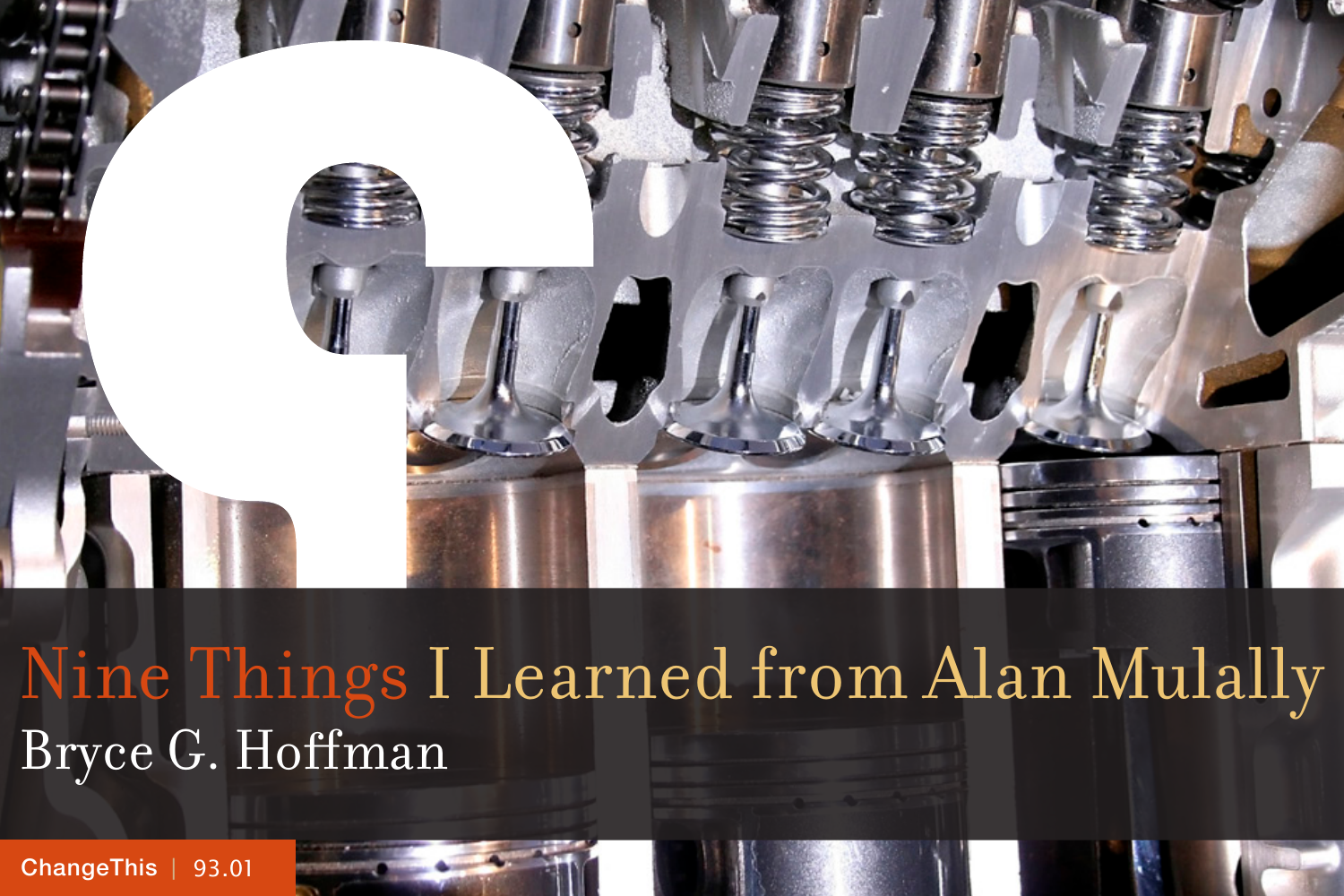In the summer of  $2010$ , I decided to take a year off from my job as a journalist with The Detroit News to write a book about one of the most amazing comebacks in business history: the turnaround of Ford Motor Company. As the Ford beat reporter for the News, I had covered every twist and turn of that epic drama. I knew that this story was about much more than saving a car company. It was a roadmap for changing cultures.

When Alan Mulally arrived in Dearborn in September 2006, he knew little about the automobile industry. However, he had already figured out how to take a dysfunctional organization that was being ripped apart by managerial infighting and turn it into a model of collaboration and efficiency. Mulally had proven that at the Boeing Company, where he was credited with saving the commercial aircraft division from a series of catastrophes ranging from the Asian financial crisis of the late 1990s to the terrorist attacks of September 11, 2001, that had cost Boeing most of its business. But Mulally's biggest accomplishment in Seattle was saving Boeing from itself. Now Bill Ford Jr. was asking him to do the same thing with Ford.

It was a daunting task. Ford—the company that put the world on wheels—was on the verge of bankruptcy. For decades, it had been fighting a losing battle against foreign automakers that not only made better cars, but also did so more efficiently and at substantially lower cost.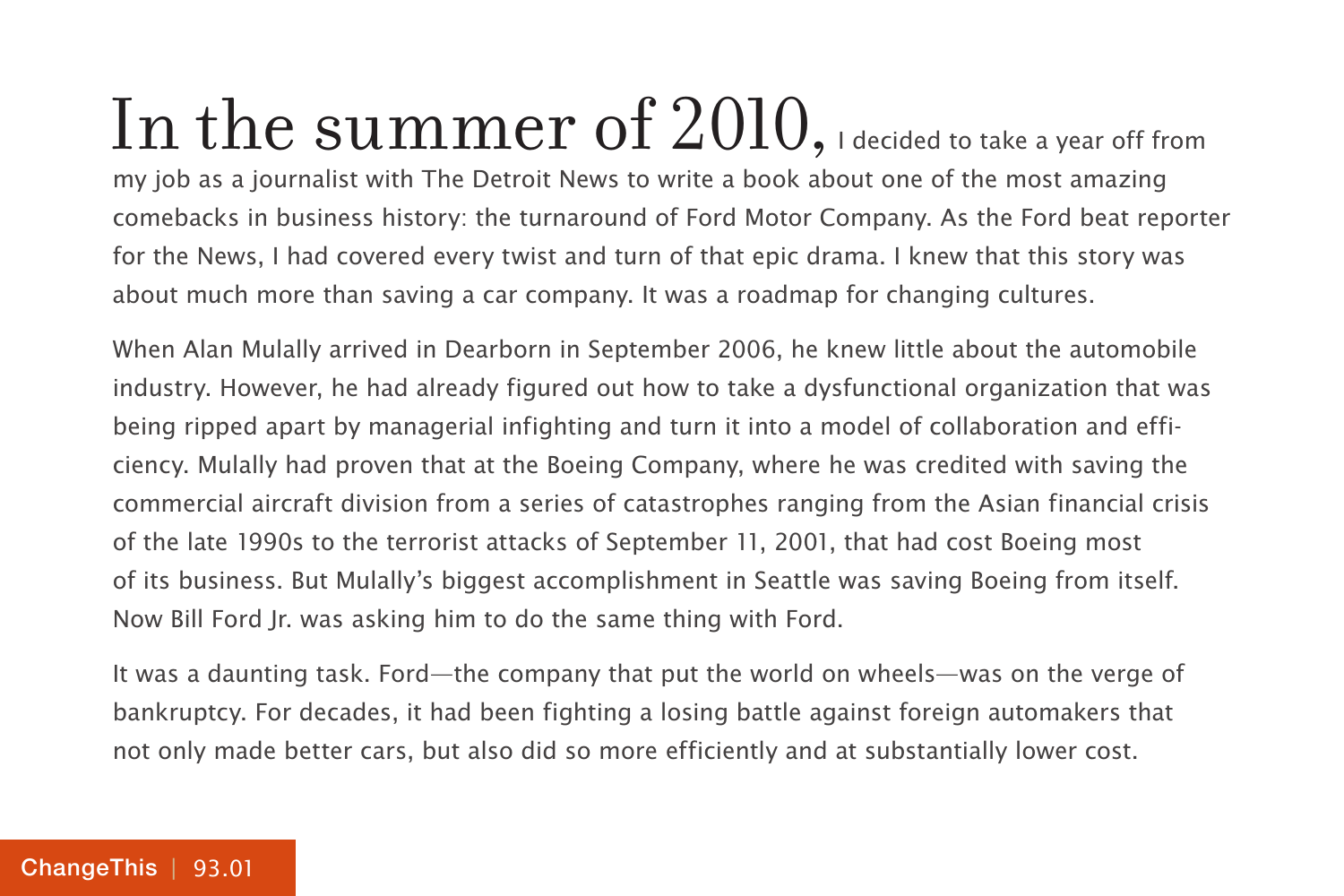While Toyota Motor Corporation and Honda Motor Company were booking record profits, Ford was about to announce a \$12.6 billion loss—the biggest in its century-long history. Yet Ford's most serious competition was inside the company itself.

The automaker's global divisions had become warring factions as executives fought for supremacy in what had become one of the most cutthroat, careerist cultures in the business world. Executives made decisions not on the basis of what was best for the customer or even Ford's bottom line, but by what would make them look good and their rivals look bad. This attitude extended right down to the factory floor, where union bosses jealously guarded the high wages and gold-plated benefits they had won for their members in better times.

Alan Mulally arrived in Dearborn like a Kansas cyclone, ripping through Ford's dark-paneled corridors like a twister through a trailer park. He would take a sledgehammer to the automaker's ossified silos, force long-time adversaries to kiss and make-up and challenge Ford's most cherished delusions. Over the next three years, he would also make Ford the most profitable automaker in the world. Mulally would do it as the rest of the American automobile industry fell apart in the face of the worst economic crisis since the Great Depression. And he would do it without taking a government bailout.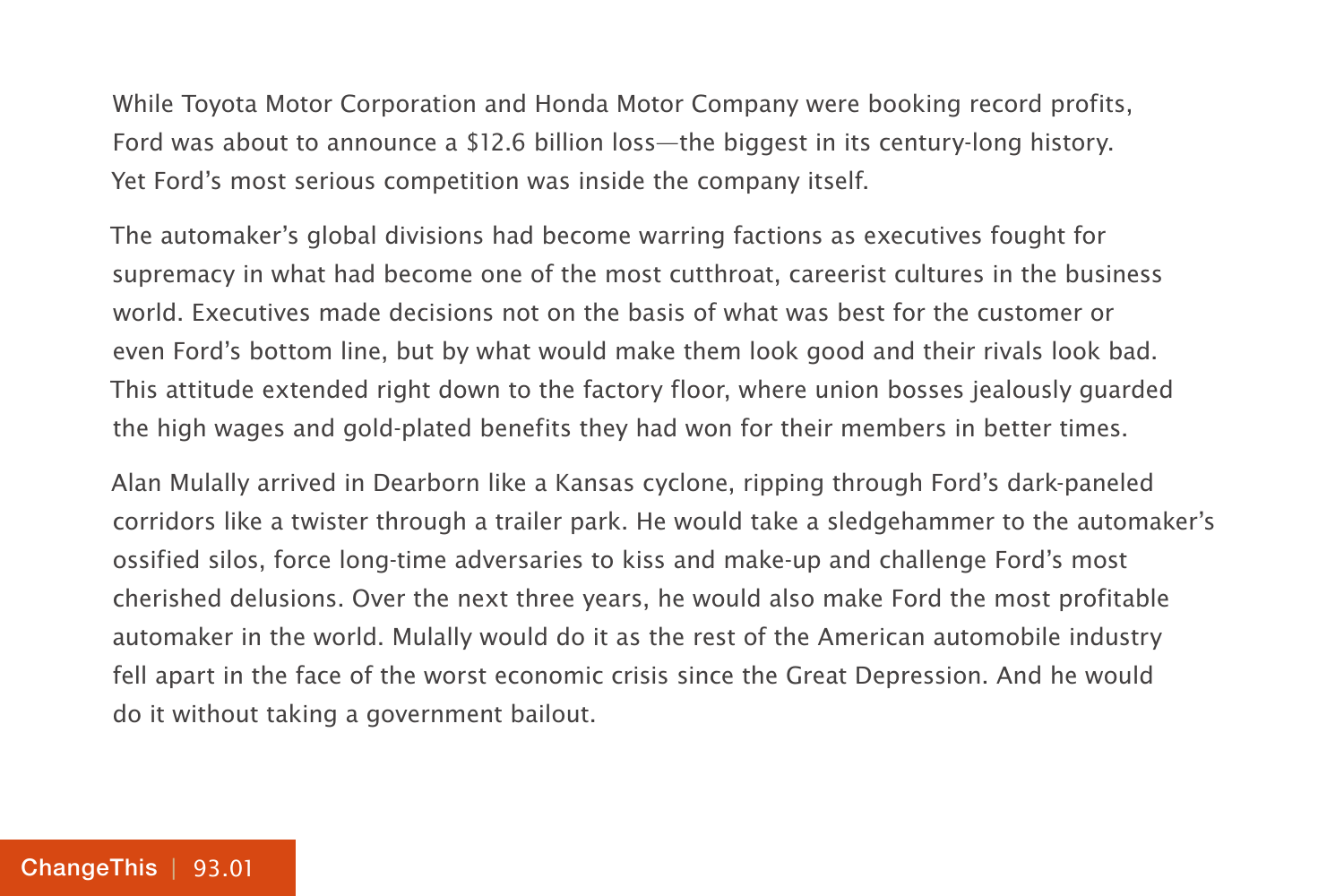I chronicle those events in my new book, American Icon: Alan Mulally and the Fight to Save Ford Motor Company. During the year I spent researching and writing this book, I spent many hours sitting across the table from Mulally in his corner office on the twelfth floor of Ford's world headquarters. I learned a lot about how to change cultures and streamline organizations, and I believe these principles will prove as valuable to your organization as they have to Ford.

#### **1** | **HAVE A CLEAR, COMPELLING VISION THAT INFORMS EVERYTHING YOU DO.**

You have to know what you are and what you are trying to achieve. Before Alan Mulally was hired, Ford had lost its way. Instead of acting, it was reacting. It was making cars that nobody wanted to buy because union contracts prohibited layoffs. Its vehicles were boring because bean-counters undermined the work of designers and engineers.

Mulally knew that every organization needs a clear and compelling vision. At Boeing, it was all about shrinking the world and bringing cultures together through jet transportation. When Mulally arrived in Dearborn, one of his first priorities was identifying Ford's value proposition. He found it in the company's archives, in an old Saturday Evening Post ad from 1925 in which Henry Ford outlined his own vision for the company: "Opening the highways for all mankind."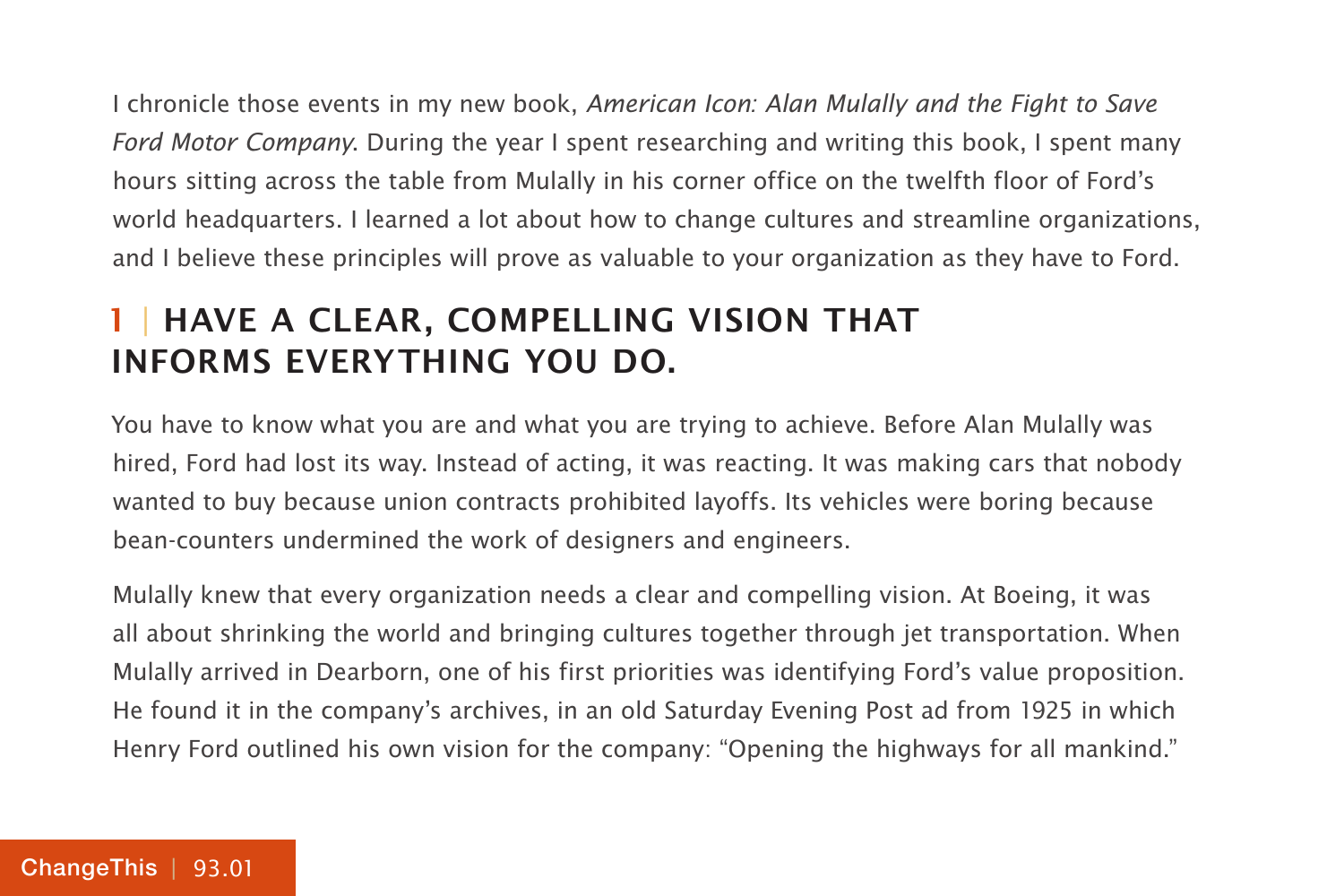Mulally had that ad blown up and mounted on his wall. He passed out copies to each of Ford's top executives. And he made sure that all future product decisions would be weighed against that promise. It might sound hokey, but he was dead serious—and it made a real difference on where Ford focused its R&D investment.

### *You have to know what you are and what " you are trying to achieve.*

Instead of concentrating on hybrids and battery powered motors, Ford's first priority became the EcoBoost engine. This game-changing motor combined turbo-charging and direct fuel-injection to give V-6 engines the power of a big, gas-guzzling V-8 and sippy four-bangers the power of a V-6. Why? Because it was cheaper and meant far more customers could enjoy the benefits of fuel-saving technology. EcoBoost technology would only add a few hundred bucks to the price of a car or truck, while a hybrid powertrain would add thousands of dollars to the sticker price. Ford did the math and figured out that it would only take a couple of years for the average customer to recoup that added cost, compared to nearly a decade for a hybrid.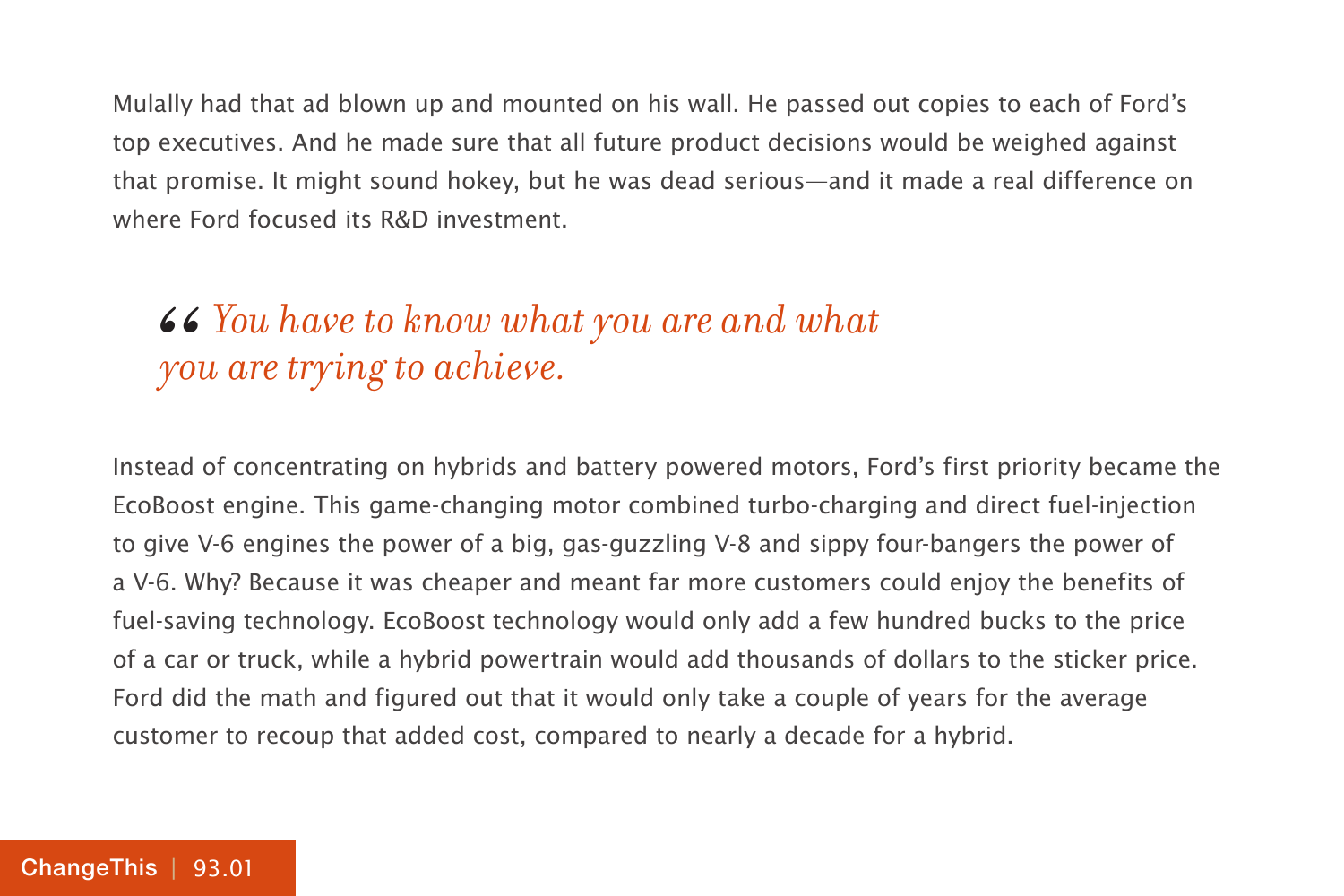Ford's decision to bet big on EcoBoost was all about democratizing fuel-saving technology a twenty-first century realization of "Opening the highways for all mankind."

Find your organization's pole star and let it guide all of your decisions.

#### **2** | **HAVE A PLAN, KEEP IT SIMPLE AND STICK TO IT**

This might seem obvious, but this was downright revolutionary at Ford. Sure, the automaker had plans. In fact, it was infamous for rolling out a new one every six months or so. They all had catchy names: "Back to Basics," "The Way Forward" and "The Way Forward Acceleration." Mulally didn't care what his plan was called. He was more interested in making sure that it was simple, straightforward and religiously adhered to by the entire organization.

After he had dissected Ford's financials, diagnosed its disease and formulated a cure, Mulally reduced his entire turnaround strategy to four simple, easy-to-understand points:

- • Aggressively restructure to operate profitably at the current demand and changing model mix
- • Accelerate development of new products our customers want and value
- • Finance our plan and improve our balance sheet
- • Work together effectively as one team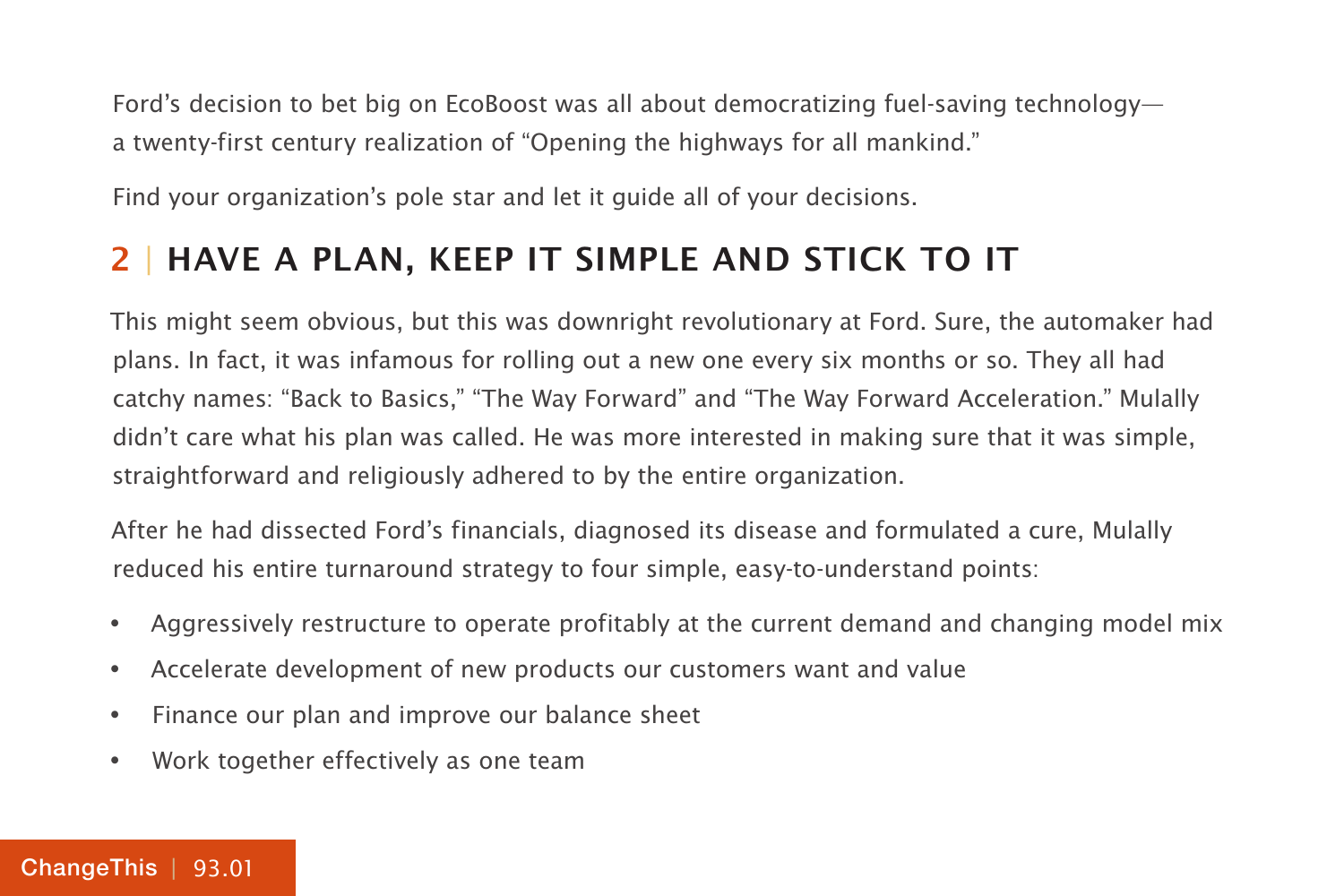Mulally had these four bullet points printed on wallet cards and distributed to every Ford employee. He opened every weekly meeting by reviewing them. He recited them in every speech, in ever town hall meeting, in every press conference.

After six months, those of us who followed the company had gotten sick of hearing about them. During a one-on-one interview after the New York auto show in the spring of 2007, I actually confronted Mulally about this. I told him the Wall Street analysts I talked to were growing impatient. I told him they were tired of hearing about these same four points.

### *Find your organization's pole star and let it guide*  66<br>|all *all of your decisions.*

"But, Bryce, we're still working on this plan," he replied incredulously. "Until we achieve these goals, why would we need another one?"

Even in the depths of the economic crisis that did in Ford's cross-town rivals, Mulally steadfastly refused to budge from this plan. His CFO insisted on cutting spending on new products to preserve what was left of Ford's cash reserves. Mulally said no.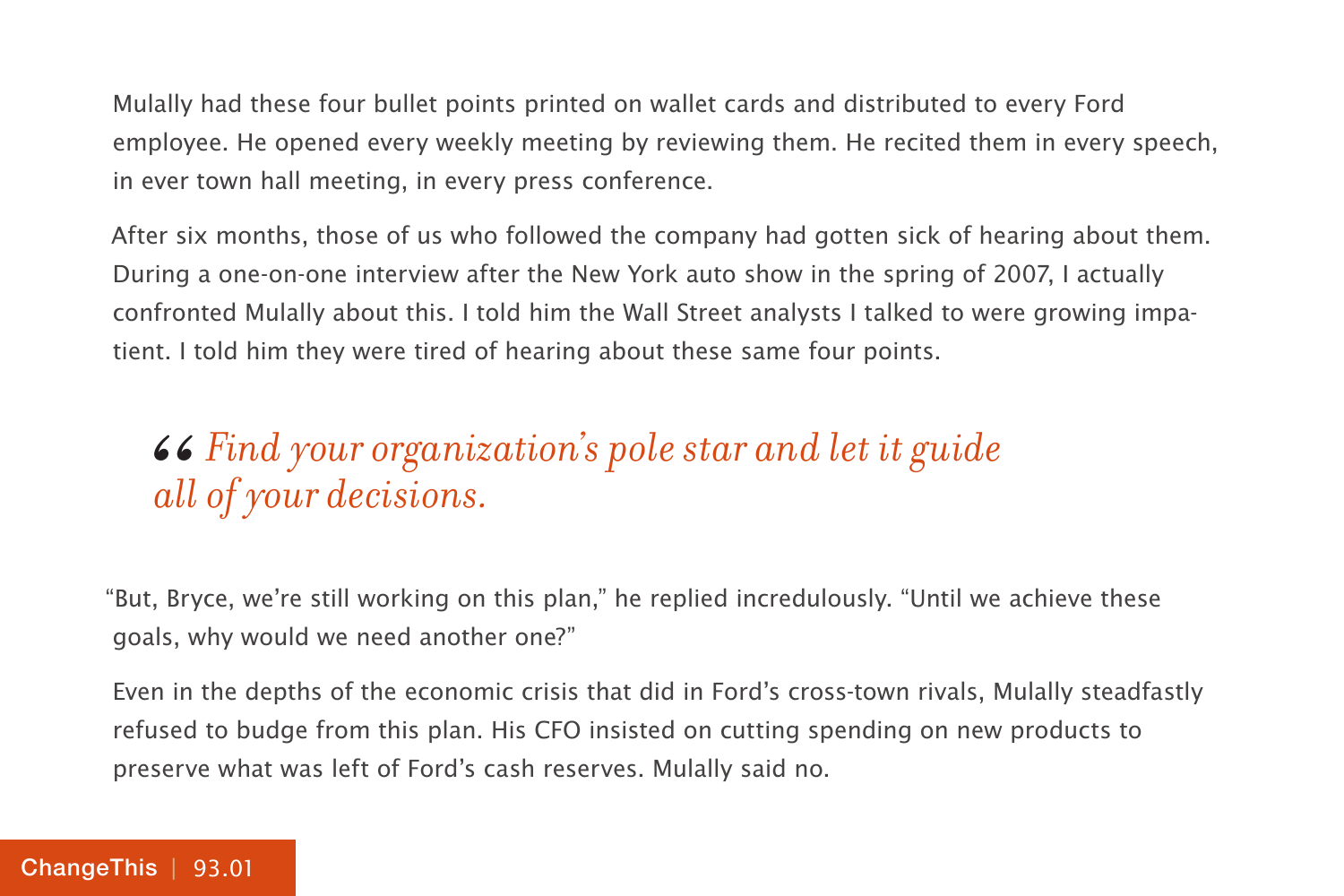There was no point in preserving cash if the company had no future, and without better cars and trucks, it had none. That did not mean that near-term targets were not tweaked to account for the changing business realities, but it did mean the overarching goals of the plan remained unchanged.

Too many organizations try to change course when the going gets tough. But as Henry Ford once said, "It is failure that is easy. Success is always hard." So resist the temptation to scrap your plan at the first sign of trouble. Find a way to make it work.

#### **3** | **BE WORKING ON A BETTER PLAN**

When you are in the middle of an existential crisis, as Ford was when Mulally arrived in 2006, it is hard to think about anything other than staying alive. Yet even as Mulally insisted on staying true to his original turnaround plan, he pushed himself and his executive team to develop what he called "the better plan" that would guide the company once its survival had been assured.

During his first visit to Ford's European headquarters in Cologne in 2007, Mulally was impressed as he listened to a presentation by the company's regional executives. While Ford's North American business was falling apart, Ford of Europe was making incredible products, selling them at a good margin and increasing its market share. Mulally congratulated them on their progress, then stunned them by asking, "What's you better plan?"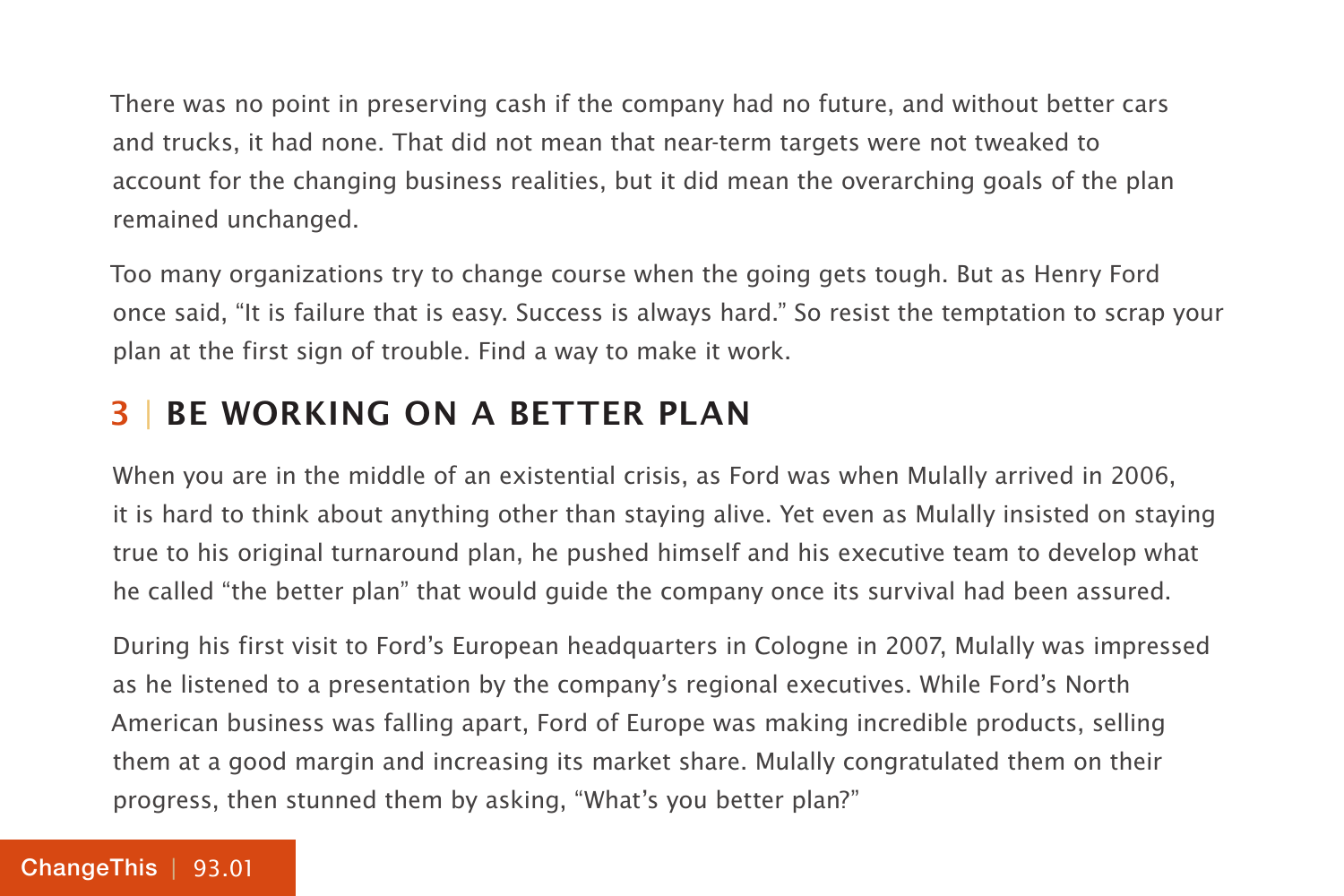The European executives were not entirely sure what Mulally meant by that. He explained that they needed to keep improving the business and not be satisfied with the success they had already achieved. They needed to keep raising their targets in order to stay ahead of the competition.

A Japanese executive once told me, "Your country has invented so many things, then failed to improve upon them. My country has invented nothing. But once we embrace something, we never cease to make it better."

Adopt the same approach to your enterprise. Always be working on your better plan.

#### **4** | **WORK TOGETHER**

The Ford that Mulally inherited was notorious for its sharp-elbowed corporate politics and boardroom backstabbing. The company's culture had become so caustic that every good idea and smart initiative was stillborn; executives were too focused on preserving their own fiefdoms to worry much about the overall success of the company. Before he arrived in Dearborn, high-level meetings were arenas for mortal combat. Executives would enter them looking for weak points in each other's armor, ready to jam in a shiv. This made it impossible to have an honest discussion about the company's many challenges, because any time an executive admitted they had a problem, their rivals would pounce.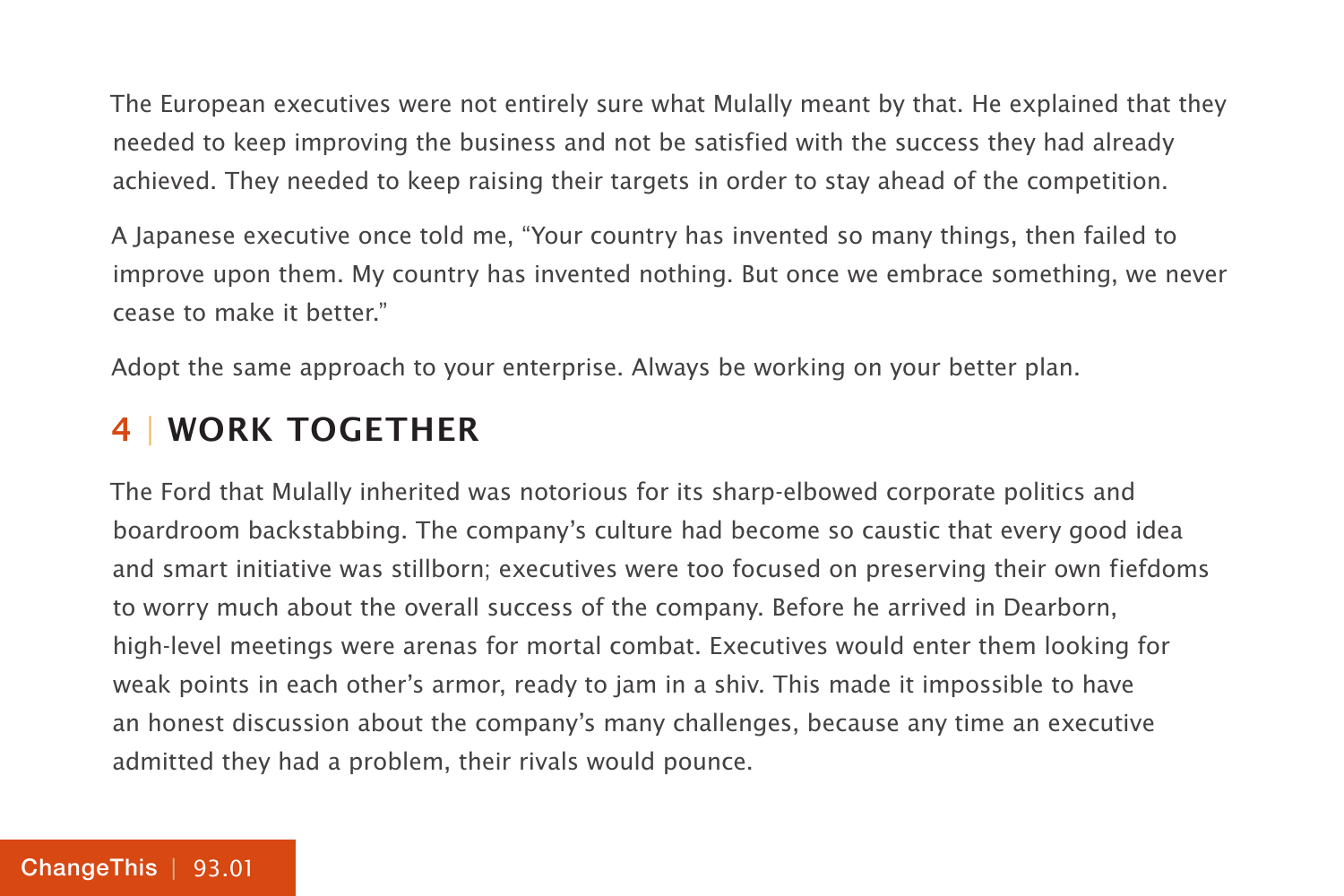But Mulally had zero tolerance for that sort of nonsense. He imposed strict ground rules that prohibited jokes at each other's expense, and he encouraged cooperation by tying each executive's performance rating to the success of the organization as a whole. He made everyone see that they were on the same team and that, by playing together as a team, they could win.

Mulally's own leadership style reflected this. He was a coach, not a king. While he relished the spotlight that came from Ford's amazing resurgence, he was constantly pulling other executives into with him. In his weekly meetings, he urged Ford's senior leaders to offer each other help. He asked for solutions, rather imposing them.

"Working together always works. It always works," Mulally told me. "Everybody has to be on the team. They have to be interdependent with each other."

*Working together always works. It always works," Mulally told me. "Everybody has to be on the team. They have to be interdependent with each other."* 66<br>Mu<br>Th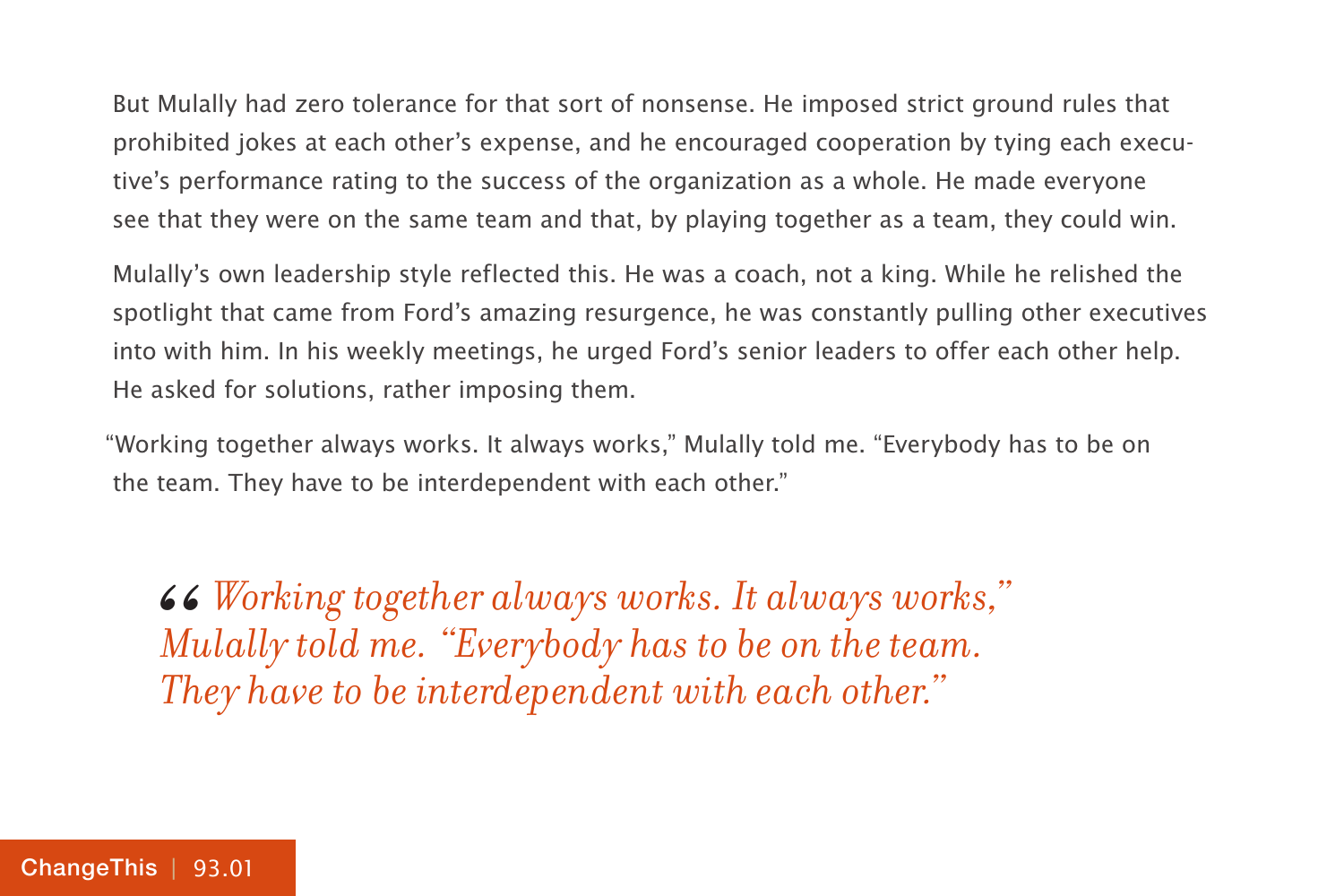#### **5** | **INCLUDE EVERYONE**

Mulally's "Working Together" philosophy did not stop at the office door; it extended to all of Ford's stakeholders. He applied this same principle to the company's dealings with its suppliers, dealers and even the United Auto Workers. His message to each group was simple: We are in this together, and if you help us succeed we will make sure you share in our success.

In 2007, Mulally held a secret meeting with UAW President Ron Gettelfinger in which outlined his turnaround plan for Ford. He told the union boss that he would bring production back to the United States if Gettelfinger would agree to major concessions that would allow Ford to build vehicles profitably in this country. The result was a watershed contract that fundamentally changed the rules of the game the UAW had been playing with Ford for decades and went a long way toward closing the company's labor cost gap with foreign automakers.

The union agreed to this because it could see that this would bring back jobs. During the financial meltdown of 2008 and 2009, Mulally also won important concessions from bondholders by convincing them that taking a haircut on their notes was far better than seeing them turned into worthless paper. In the end, most of them made more money off those bonds than they ever expected. At the same time, Mulally approved a plan to dramatically reduce the number of suppliers Ford did business with, but negotiated deeper, more lucrative contracts with those that made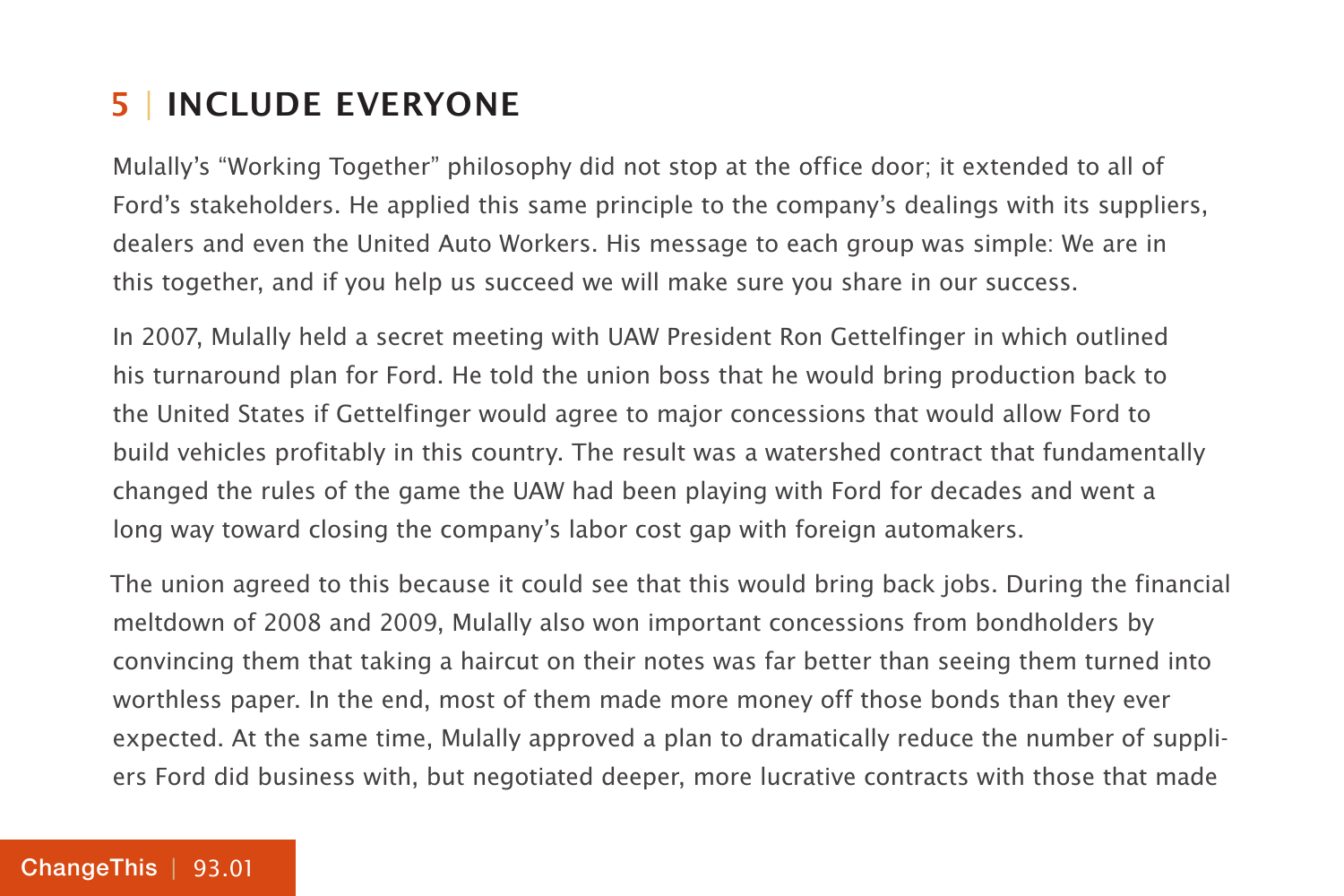the cut. As a result, Ford went from having the lowest supplier satisfaction rating in the industry to the best. And he worked similar magic with Ford's dealers, convincing weaker franchise owners to sell their stores to stronger ones that could afford to invest in the customer experience.

In each of these cases, he got key constituents to make important changes for the benefit of Ford by showing them how those changes would benefit their own organizations. Think of all the different players you rely on and show them how they can become more successful by contributing the success of your enterprise.

#### **6** | **BIGGER IS NOT NECESSARILY BETTER**

Though Detroit's "Big Three" had been ceding market share to their Japanese rivals for decades, General Motors, Ford and Chrysler were all obsessed with recapturing that lost business. When Mulally took over at Ford, he put an end to that. He pointed out that some of the most profitable automakers in the world were also some of the smallest. Think BMW. He told his team that what really mattered was figuring out how to make money at their current volume.

In Ford's case, that meant cutting production to match the real demand for the company's cars and trucks. It also meant making those vehicles so competitive that they could command a premium price. By taking out excess capacity and increasing margins, Mulally was able to deliver record profits at a time when automobile sales were at historically low levels.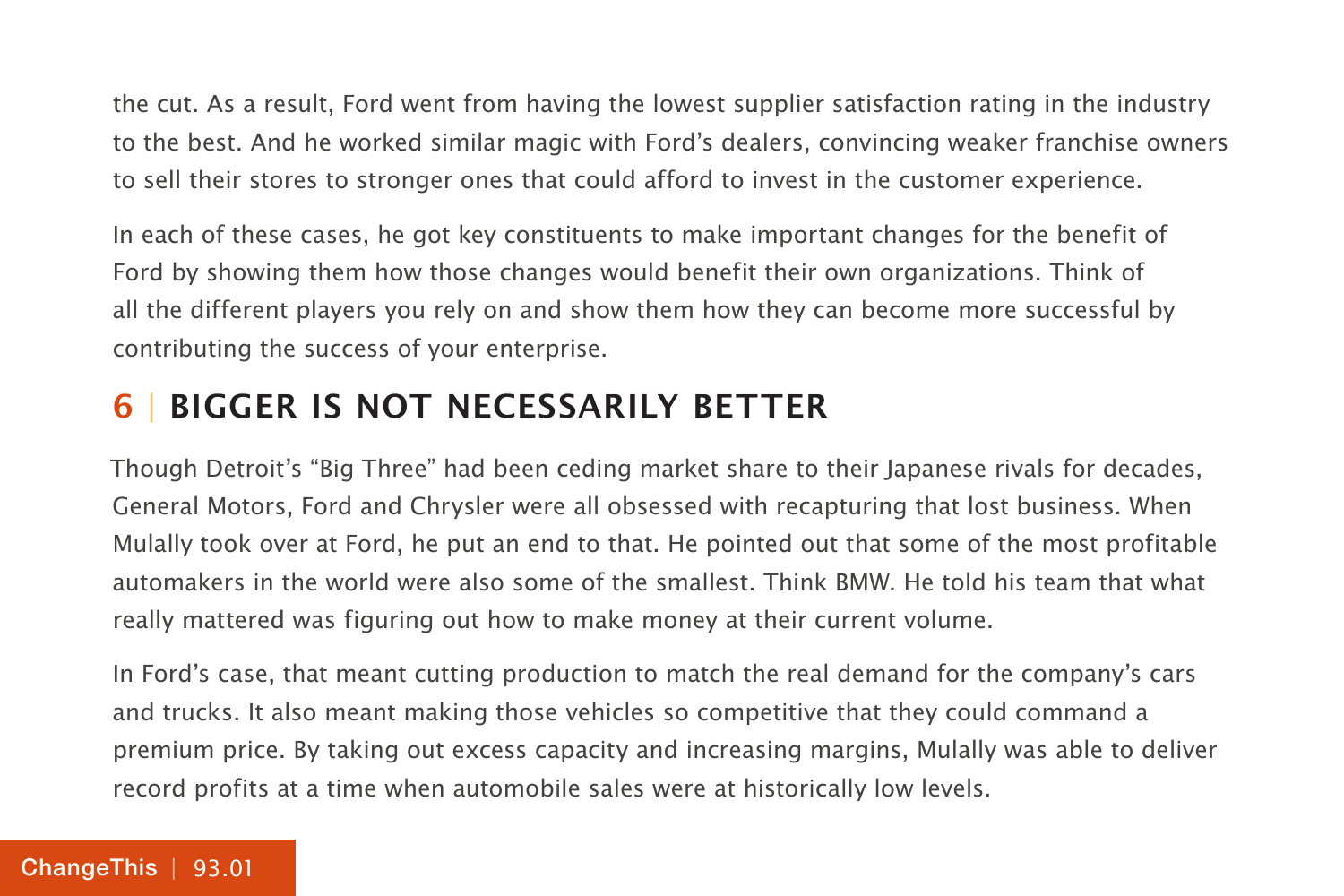As Ford was figuring this out that bigger is not always better, Toyota was forgetting that important lesson. When I interviewed Akio Toyoda in 1999, he told me that his family had never wanted Toyota to be the biggest car company in the world, only the most respected. Toyota had certainly achieved that goal, but as Detroit's automakers began to slide toward bankruptcy, the Japanese juggernaut saw an opening and decided to take it. Toyota began cutting corners and ramping up production with uncharacteristic haste in an effort to become the world's number one automaker. It passed GM, but ended up destroying its once-bulletproof reputation for quality in the process.

So don't worry about being the biggest; worry about being the best.

#### **7** | **THE DATA WILL SET YOU FREE**

This is actually one of Mulally's favorite sayings, and it has a lot to do with how he overcame Ford's entrenched corporate culture.

An engineer by training, Mulally believed that everything could be quantified, measured and reduced to a set of data. That data could then be displayed using PowerPoint slides. And when it was, all the explanations and obfuscations evaporated, because the numbers did not lie. Or if they did, that soon became apparent.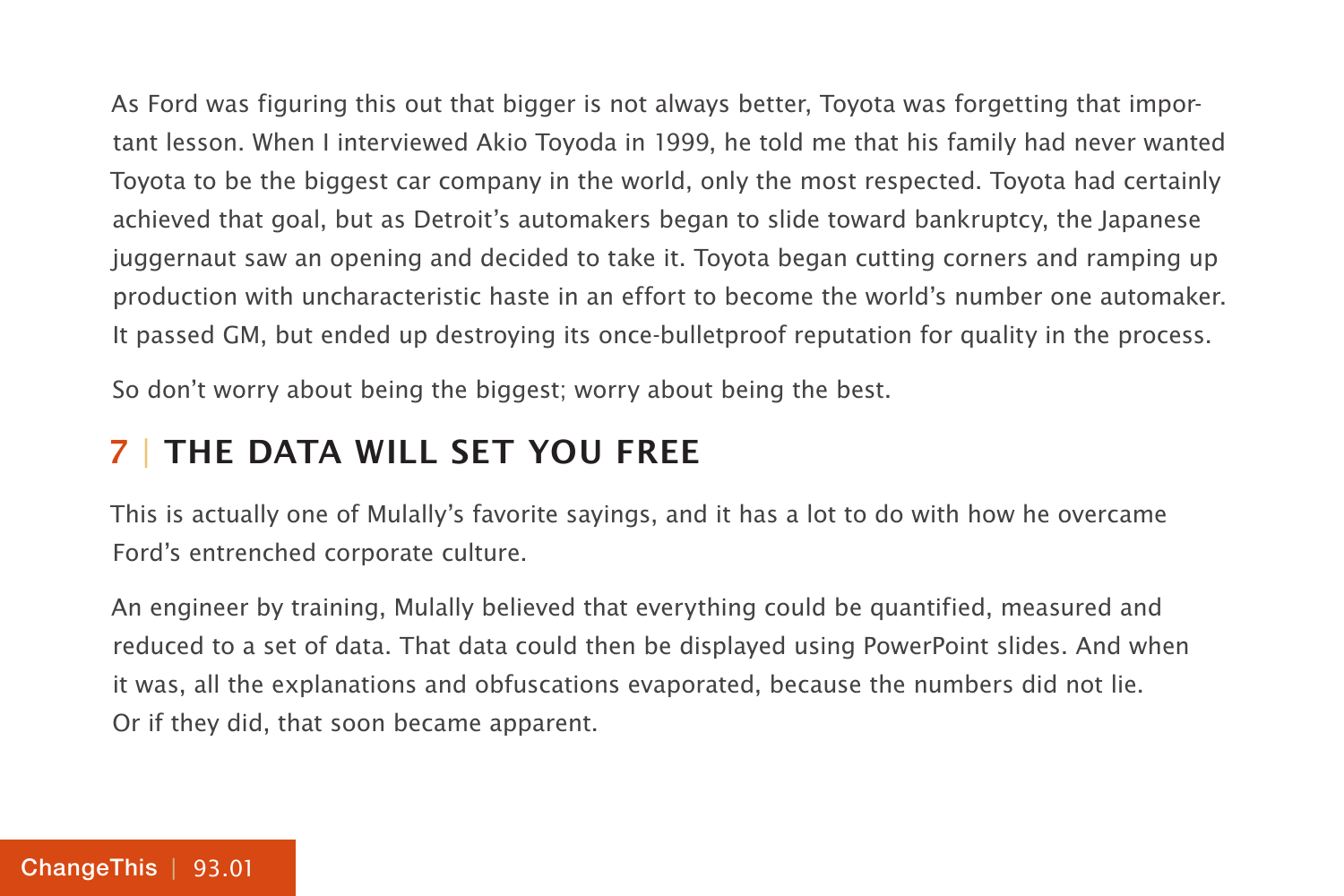Mulally's management system, which he developed at Boeing, set clear and measurable goals for every aspect of the business. Each executive was required track their division or department's progress against those plan goals and present it at a weekly "Business Plan Review" meeting. The data was presented without explanation or excuses. It was also color-coded. Anything that was on plan was green, anything that was off plan was red and anything that was in danger of becoming red was highlighted in yellow.

Any issues identified in these sessions would be dealt with in a follow-up meeting known as a "Special Attention Review." Here, discussion was allowed—but not recriminations or personal attacks. Mulally would say, "So-and-so has a problem, but he isn't the problem. Who can help him fix it?" But this weekly return to the numbers also allowed him to enforce accountability.

Before he arrived in Dearborn, executives rarely looked at the entire enterprise in a single sitting. As a result, different sets of data were used for different occasions. If an executive wanted to win approval for a new product program from the finance folks, he would inflate the sales projections to make it look like a better bet. But he might offer more realistic numbers to the production managers so that they did not overbuild. And because the production guys and the finance guys rarely met and compared notes, there was little chance of getting caught.

All that changed with Mulally's data-driven approach and weekly meetings.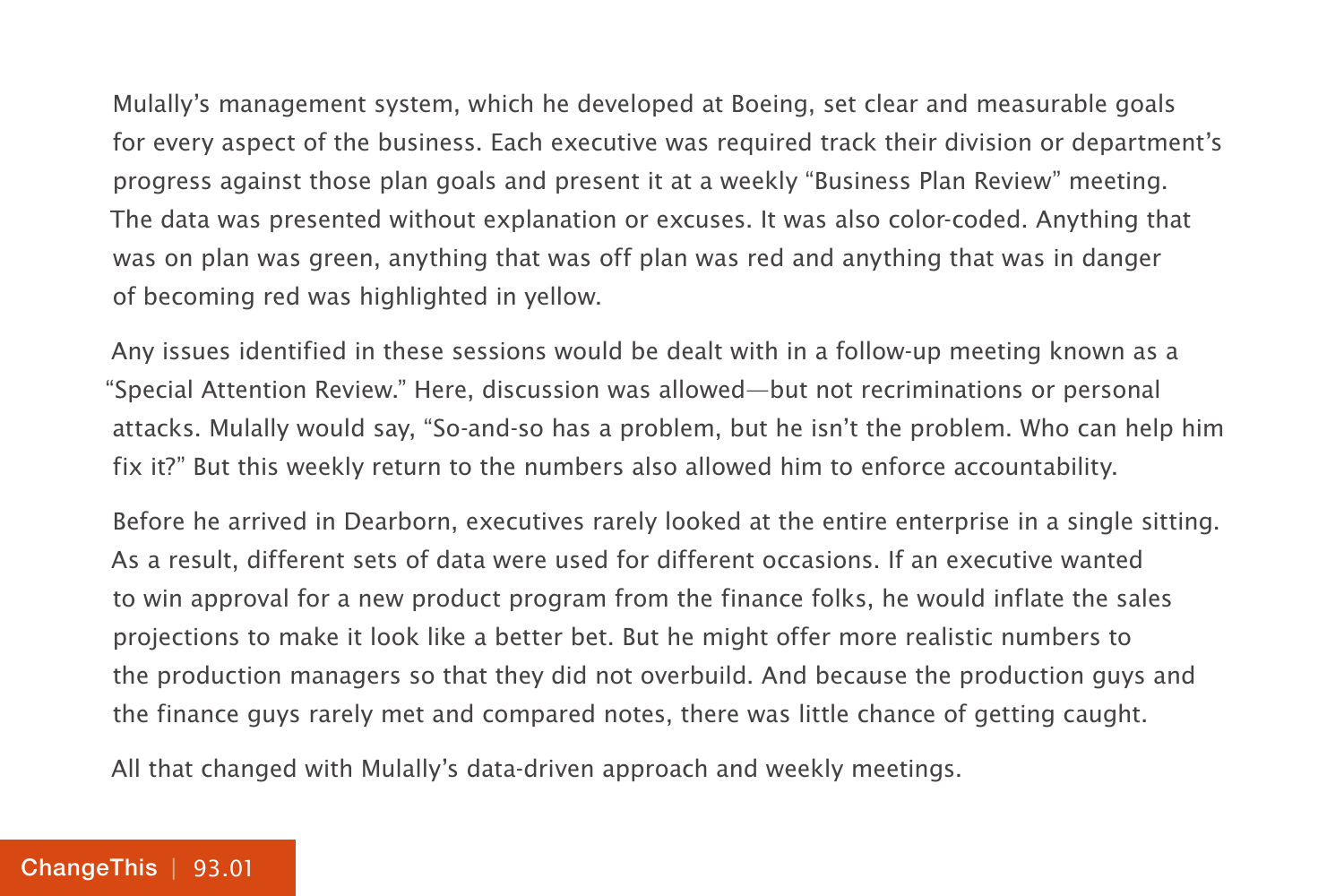"There's nowhere to hide," he told me. "It's all right there for everyone to see."

And because it was all there for everyone to see, each executive now had a complete and up-todate picture of how every facet of the business was functioning.

Several executives complained early on that what they were responsible could not be measured or reduced to a set of PowerPoint slides. Mulally proved them wrong. If you look at your own organization and translate it into a set of measurables, you will have a much clearer picture of where the problems and opportunities lie. You will also have a powerful tool that will allow you to make sure that everyone is doing their part to make your enterprise succeed.

*Because it was all there for everyone to see, each executive now had a complete and up-to-date picture*  **66** Because it was all there for everyone to see,<br>each executive now had a complete and up-to-date<br>of how every facet of the business was functioning.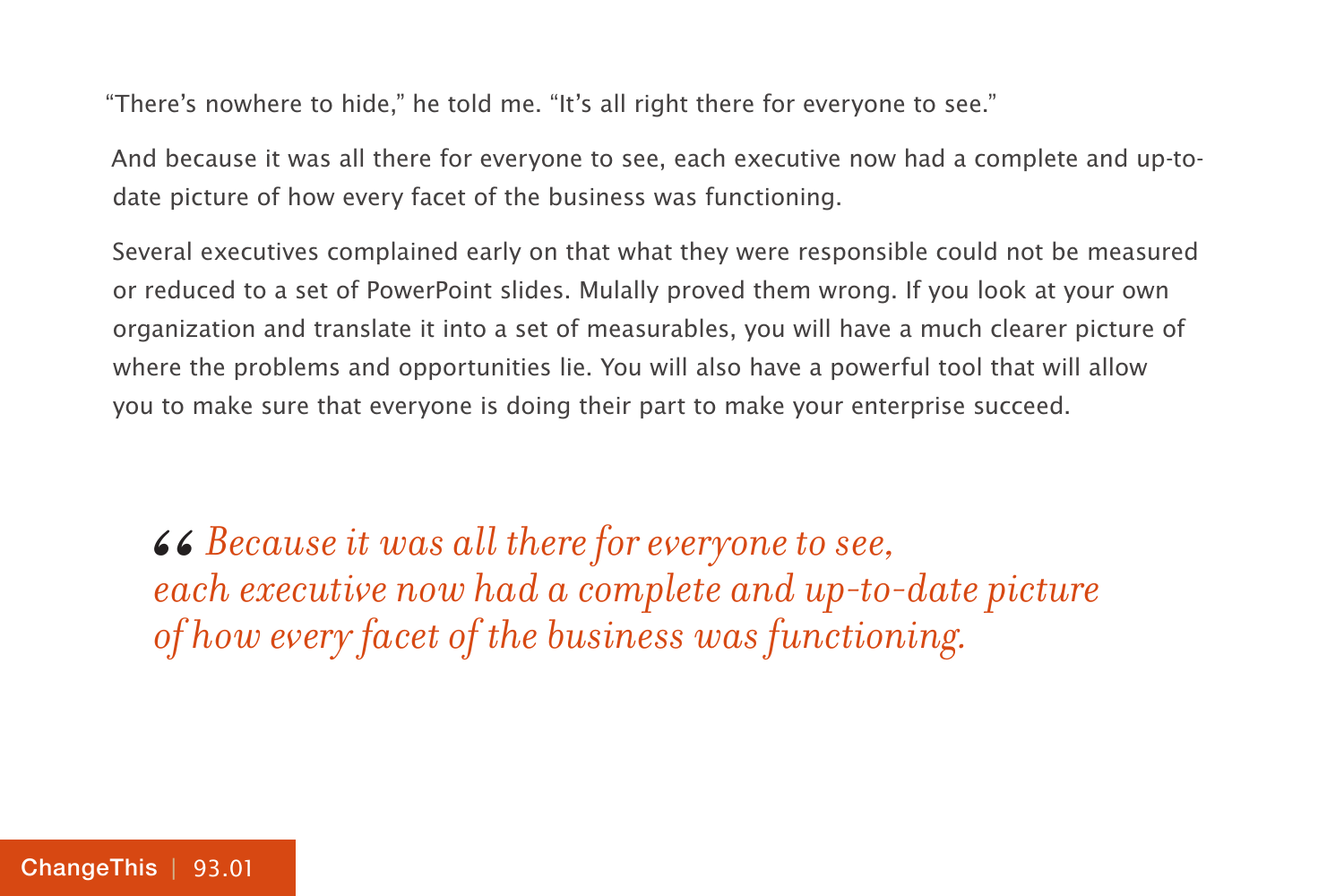#### **8** | **FEAR NOT**

Even in the depths of the financial crisis that sent Ford's cross-town rivals into bankruptcy, Mulally showed up at work every morning with a big grin on his face. No one in the company ever saw it fade. One executive asked him how he could be so relentlessly upbeat when the world was crashing down around them.

"Because we have a plan," Mulally said with a smile.

"Is our plan still going to work?" the worried man asked.

"Of course," Mulally said.

"But what if it doesn't?"

"I said it's going to be okay."

"Well, what does that mean?"

"It means that we are doing everything we can to look at the world the way it is, and modify our plan as required. So, whatever happens, we'll have given it our very, very best," Mulally said. "You don't have to go home and worry. You don't have to stay up at night. You're not isolated. You're not by yourself. We're going to come back together in the business plan review and get it right."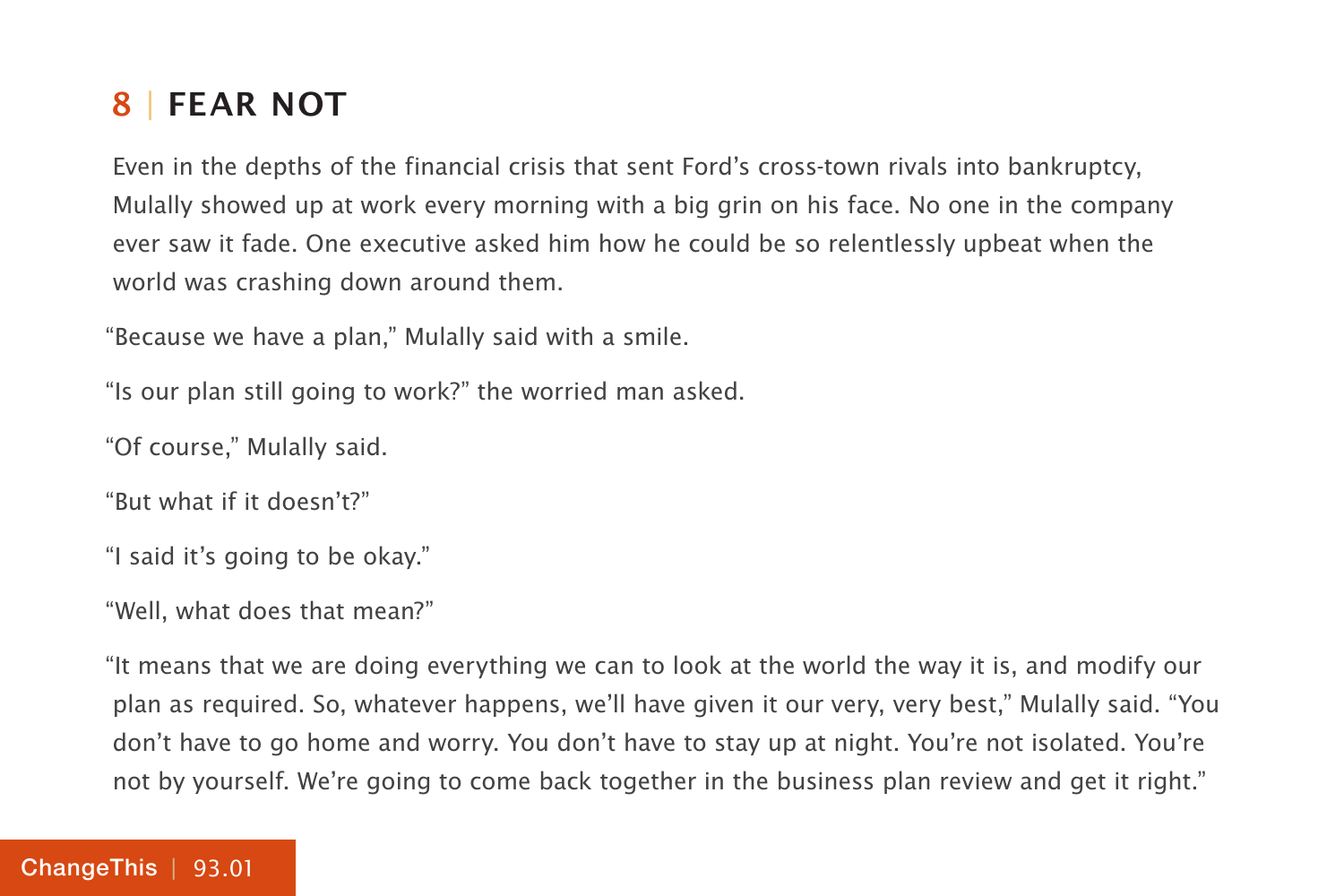Every organization encounters crises. The question is not how to avoid them but how to survive them. If you have done all of the things I mentioned above, you should already know the answer. It should simply be a matter of adjusting your plan to deal with the circumstances. But you have to believe in your plan and the ability of your people to execute it, and you have to stay true to your vision. You cannot give in to fear.

#### **9** | **BE RELENTLESS**

All of the above may sound warm and fuzzy, but it's not. It requires relentless execution. This is where leadership really becomes important. You have to wield the proverbial iron fist in a velvet glove. You cannot tolerate bovine scatology. You need to challenge every assumption, stress test every element of your plan and keep a laser focus on your goals.

"What I have learned is the power of a compelling vision, a comprehensive strategy, a relentless implementation process, and talented people working together based on those commitments," Mulally told me during our last interview for this book. "You've got to trust the process. You need to trust and nurture your emotional resilience," he said. "Do you have a point of view about the future? Check. Is it still the right vision today? Check. Do you have a comprehensive plan to deliver that? Check. **If you get skilled and motivated people working together through this process, you're going to figure it out. But you've got to trust it."**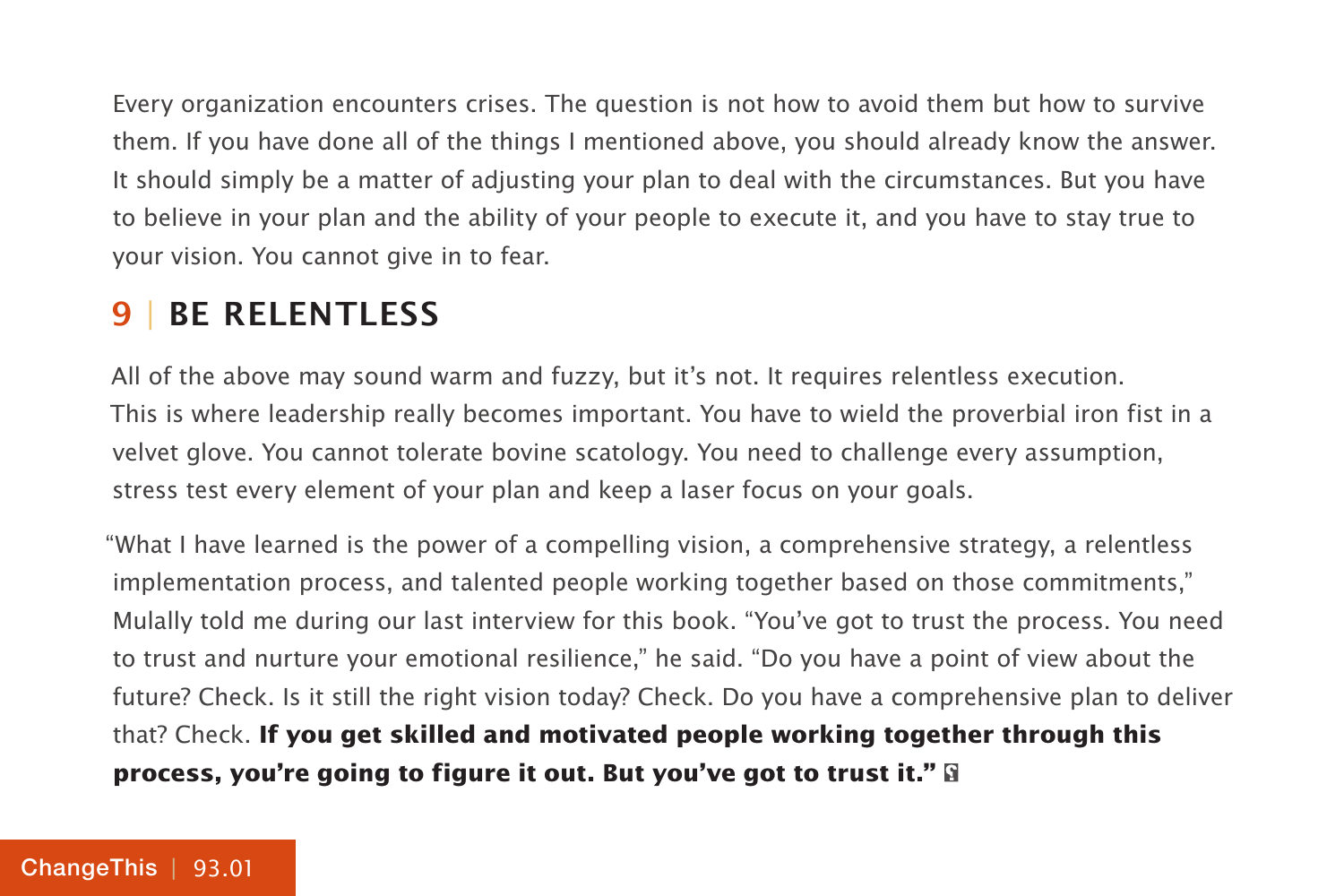## Info



#### **BUY THE BOOK** | Get more details or buy a copy of [American Icon.](http://800ceoread.com/book/show/9780307886057)

**ABOUT THE AUTHOR** | Bryce G. Hoffman is an award-winning journalist who has covered the auto industry, both in the United States and around the world, since 1998. He began covering Ford Motor Company for the Detroit News in 2005. That beat gave him a front-row seat for many of the events chronicled in American Icon. Hoffman has been honored by the Society of American Business Editors and Writers, the Society of Professional Journalists, the Associated Press, and others for his coverage of Ford and is one of the world's foremost authorities on the automaker. He lives in Grand Blanc, Michigan.

- **→ SEND THIS** | [Pass along a copy](http://www.changethis.com/93.01.AmericanIcon/email) of this manifesto to others.
- **→ SUBSCRIBE** | Sign up fo[r e-news](http://changethis.com/page/show/e_mail_newsletter) to learn when our latest manifestos are available.

This document was created on April 11, 2012 and is based on the best information available at that time. The copyright of this work belongs to the author, who is solely responsible for the content. This work is licensed under the Creative Commons Attribution-NonCommercial-NoDerivs License. To view a copy of this license, visit [Creative Commons](http://creativecommons.org/licenses/by-nc-nd/2.0/) or send a letter to Creative Commons, 559 Nathan Abbott Way, Stanford, California 94305, USA. Cover image from [Veer.](http://www.veer.com/) You are given the unlimited right to print this manifesto and to distribute it electronically (via email, your website, or any other means). You can print out pages and put them in your favorite coffee shop's windows or your doctor's waiting room. You can transcribe the author's words onto the sidewalk, or you can hand out copies to everyone you meet. You may not alter this manifesto in any way, though, and you may not charge for it.

#### ChangeThis | 93.01